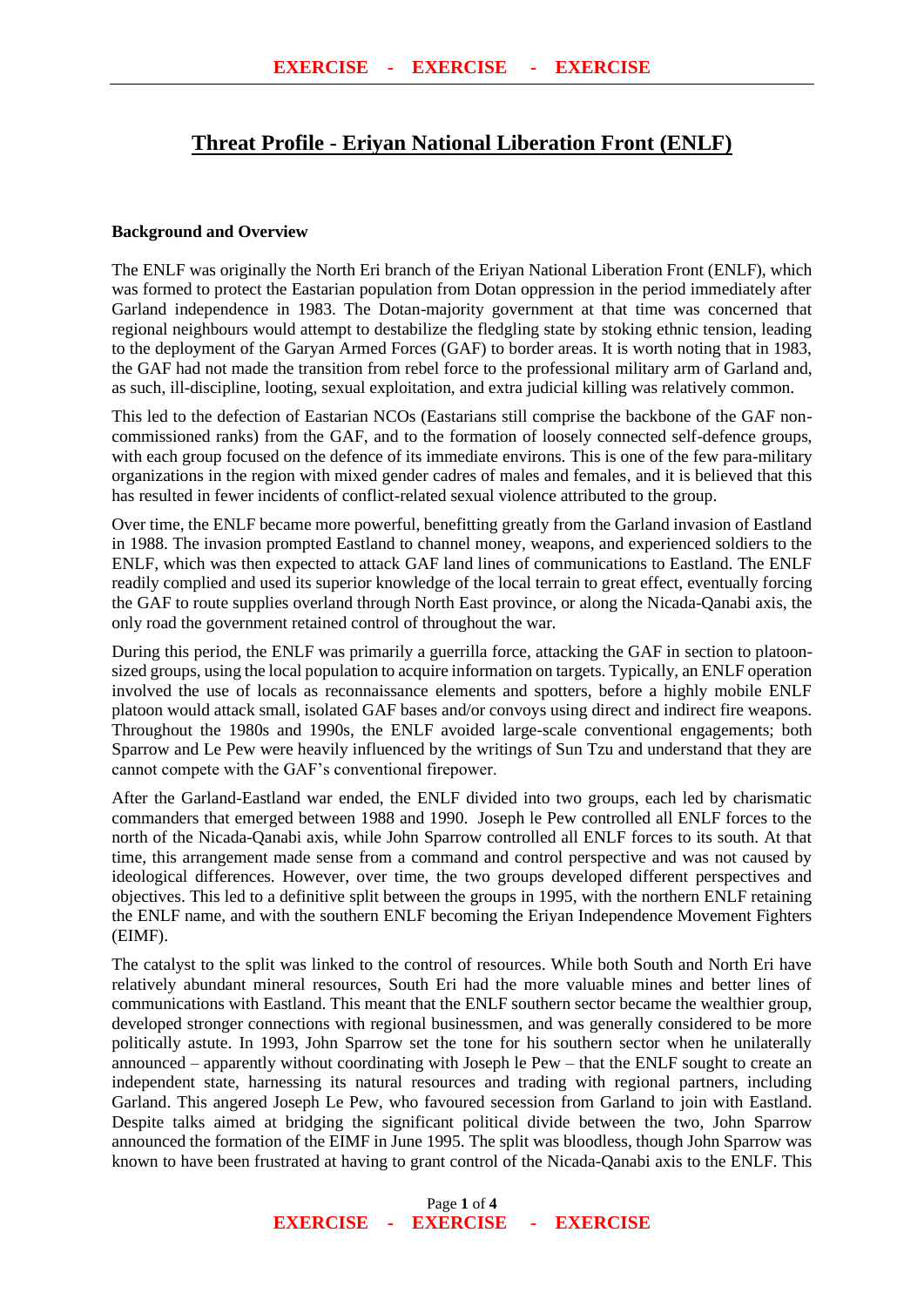critical road is the ENLF's economic lifeline, allowing the group to manage large-scale illicit trade with Eastland, to raise taxes, and to use as leverage with the Government of Garland.

From 1995 to 2012, the ENLF maintained relatively good relations with the EIMF, but occasionally the groups clashed at the tactical level, particularly in areas close to the border with Eastland, which both need to control in order to engage in illicit trade. The ENLF also continued to engage in low-level clashes with the GAF during this period, but restricted its operations to denying GAF Freedom of Movement (FOM). This also allowed the ENLF to consolidate its hold on the countryside and meant that GAF units only patrolled in and around the urban areas of Nicada, Qanabi, and the northern section of Walesi, and along the major roads connecting them. The GAF also maintained a platoon-sized outpost at Dahari during this period. However, this outpost was overrun on two occasions, prompting the GAF to reinforce to a Mechanised Infantry Company, which remains there to this day.

There are multiple reports, including many from the 7 Continent Force, which maintained an OP at Dahari, that the ENLF had de-facto control of the border crossing point NE of Dahari, and that the local GAF commander was paid not to move his forces to that location.

Along with the EIMF, the ENLF also joined the mutinying ethnic Eastarian officers during the 2012 coup. However, unlike the EIMF, the ENLF never engaged the GAF in a conventional manner, preferring to engage in hit and run guerrilla tactics, which confined the GAF to urban areas.

The 2015 ceasefire between the EIMF and the GAF was a negative development for the ENLF. This allowed the GAF to concentrate its forces on North Eri, resulting in the ENLF losing control of some of its traditional zones of control. This undermined the ENLF's revenue-raising capability as the GAF had the capacity to move in Company to Battalion-sized convoys along the main supply routes in North Eri, more effectively securing them, ensuring that the ENLF was not able to extort money from local traders and/or humanitarian actors. The weakening of the ENLF relative to the EIMF also saw Eastland favour the EIMF, despite the EIMF not wanting to join with Eastland. It took the group until late 2017 until it regained control of the areas it had lost during that period, and it remains unclear whether it has the capability to maintain control over its valuable border crossing points, with pressure coming from the GAF, independent smugglers, and the EIMF, which is encroaching on traditional areas of ENLF control from South Eri.

The ENLF initially welcomed the  $7<sup>th</sup>$  Continent Force and the UN deployment, but it has consistently messaged that any group or entity seeking to undermine its ability to control areas it dominated would face resistance. Indeed, on occasions when the  $7<sup>th</sup>$  CF moved into border areas, even for short period of time, it faced multiple challenges, including the use of the local population to deny it FOM, and the use of mines to disrupt movement in isolated areas. On one occasion, a  $7<sup>th</sup>$  CF drone was fired on from the Dahari border crossing point area. These incidents notwithstanding, the humanitarian ceasefire has largely held, and the incidence of clashes between the ENLF and the GAF has reduced considerably.

## **Recent and Significant Activity**

Throughout 2018, the ENLF installed checkpoints on almost all routes in North Eri to extort money from humanitarian actors. The  $7<sup>th</sup>$  CF and UN patrols have noted the existence of these checkpoints, but because the individuals manning them never appeared to have weapons, nothing could be done about them.

Throughout 2018, humanitarian actors report an increase in the appearance of armed men in the IDP camps in North Eri, particularly in Dafari IDP camp. Local sources indicate that these individuals are attempting to recruit at-risk youth. Local sources also report, but NGOs cannot confirm, the rape of women at some of these camps.

Through the summer of 2018, there has been an increase in the strength of ENLF cadres in and around Dafari, and the BXP to its north.

There have been several low-level breaches of the humanitarian ceasefire. These incidents have occurred at a rate of approximately once per month since Jan 2018, typically occurring when the GAF has attempted to move in force north east of Nicada. GAF patrols north of Dafari have also had warning

> Page **2** of **4 EXERCISE - EXERCISE - EXERCISE**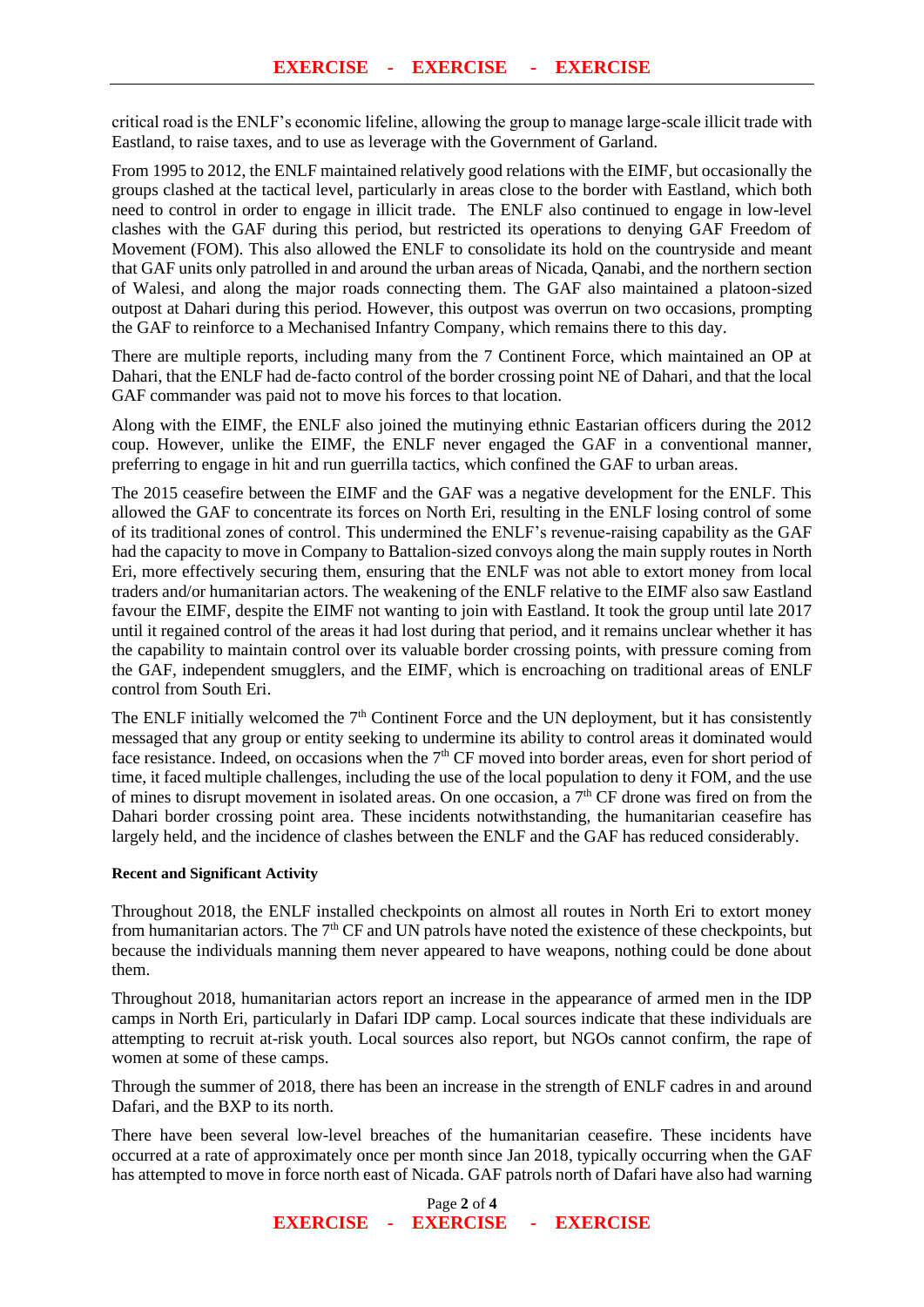shots fired at them. However, the ceasefire is generally considered to be holding, which greatly pleases the local population.

In Sep 2018, a UNMIG patrol was denied access to the local IDP camp by a group of unarmed civilians. This incident followed two others where UN patrols were forced to halt on secondary roads leading to the border crossing point by locals, professing to be angry about the damage UN vehicles were doing to their roads.

## **Group Profile**

The ENLF currently controls illicit trade to Eastland from North Eri, but faces challenges to its authority on several fronts, most notably from the EIMF, which has emerged as a more powerful group due to canny political decision making. The group also taxes agricultural produce, local markets, and controls the movement of goods to more remote areas of North Eri. It is also understood that it extorts foreign mining interests, which pays the group protection money; the ENLF asserts effective control over two cobalt mines, located in the north of the province and is reportedly paid to provide protection to gold and tantalum mines in and around Dafari. All told, GAF intelligence sources indicate that the group earns approximately 100,000 to 200,000 USD per month, which is sufficient to pay its soldiers (estimated to number about 3000) a living wage of approximately 150 USD per month. The group's financial constraints and its status as an active combatant group means that it cannot always attract personnel to its ranks. This has led to the forced recruitment of military aged males from IDP camps; the IDP camps are populated by Eastarians who are fleeing from areas of frequent GAF-ENLF combat operations, typically from rural villages on approach routes to mines and ENLF concentration areas. The IDP camps are preferred recruiting grounds as this does not interfere with agricultural production in North Eri. However, it does undermine ENLF popularity in the IDP camps.

ENLF bases are reported to be in the difficult terrain north of the Nicada – Qanabi – Dafari axis. These areas also act as their training areas. The group remains strong enough to control most secondary routes in North Eri, with the exception of the Nicada to Dafari axis, which is regularly patrolled by the GAF. However, even this route is not believed to be free of ENLF influence by night and it is well understood that the ENLF has the capability to close the route, particularly to the north of Qanabi where its influence is strongest (the difficult ground north of Qanabi is a known ENLF consolidation area).

The ENLF has contact with local GAF commanders and there are rumours that the group pays these commanders not to enter certain ENLF strongholds. The ENLF has a back channel to the government of Eastland and to the government of Garland, but neither of these governments consider the ENLF to be a viable partner going forward. Indeed, the GAF and the ENLF remain in a state of war, with no ceasefire of any kind in place. The GAF still maintains a Battalion-sized presence in Nicada and company-sized bases in both Qanabi and Dahari. The GAF also irregularly patrols the MSRs throughout North Eri, but generally confines itself to urban areas.

The ENLF approach continues to be limited to guerilla raids on isolated GAF bases, and ambushes of GAF convoys. It generally permits humanitarian actors to do their work but extorts money and goods from them at food/service delivery points. To date, the ENLF has tolerated the presence of international forces throughout North Eri, on the understanding that these forces do not interfere with its ability to recruit, raise money, and operate.

The group has an exceptional ability to operate over terrain denied to conventional forces, moving easily across forests and bodies of water, and is capable of self-sustaining in all types of terrain. The group has sympathizers throughout North Eri, but does not have the full support of all elements of the Eastarian community, many of whom just want to live a peaceful life. Moreover, the Dotan consider the ENLF to be an existential threat and only move outside of urban areas with an Eastarian friend or with the support and protection of the GAF.

The local IDP population does not always consider that the group acts in their best interests. To his credit, Joseph Le Pew understands that his group will not survive without local support, and he is using a social media messaging campaign to reach the local community. Under his guidance, the ENLF has also started outreach programs to local community leaders, and has punished some of its local

> Page **3** of **4 EXERCISE - EXERCISE - EXERCISE**